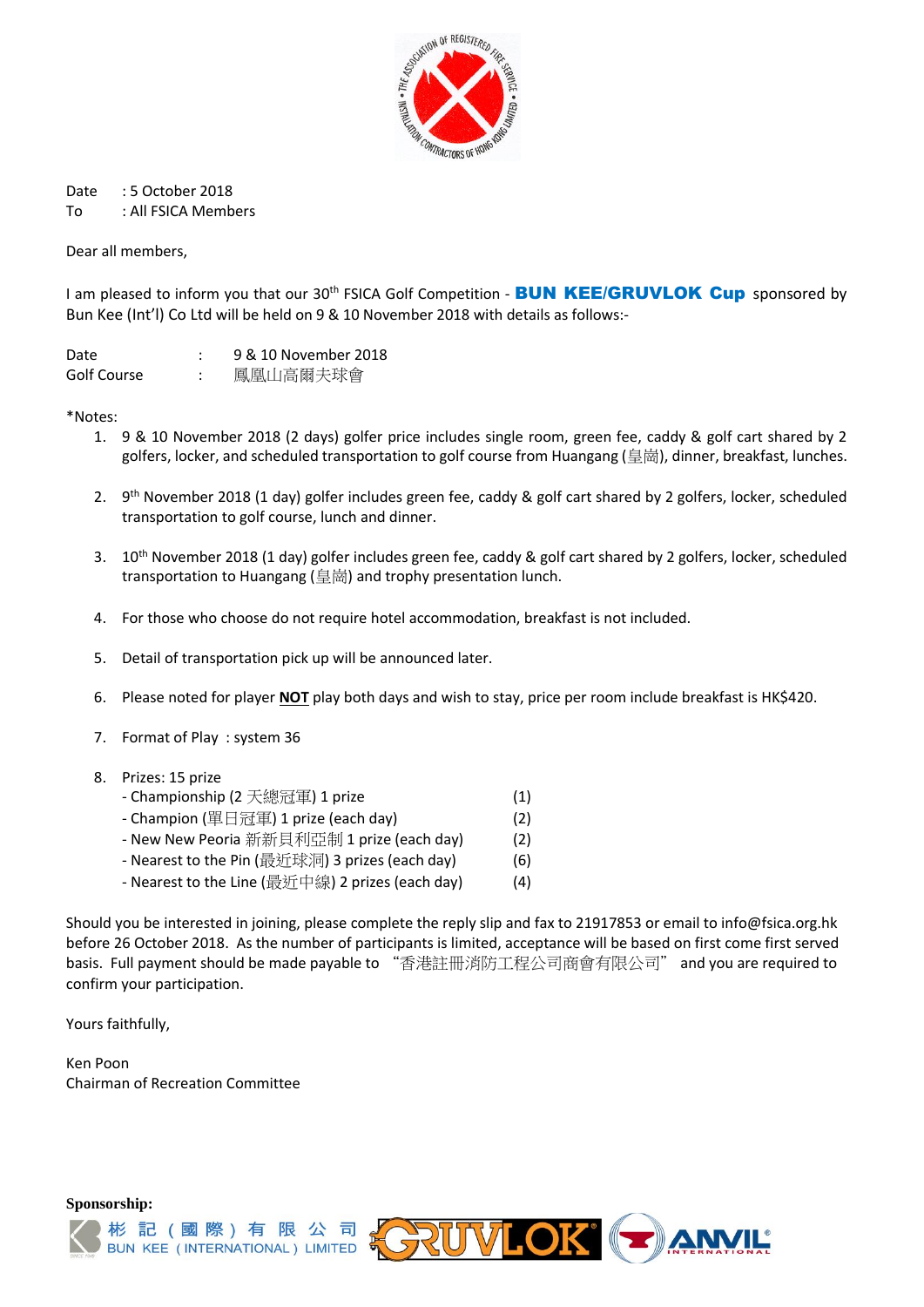

## Reply Slip

Please complete this form and fax to 21917853 or emai[l info@fsica.org.hk](mailto:info@fsica.org.hk) for reservation

## To : Mr Ken Poon - FSICA

We would like to take part in the 30<sup>th</sup> FSICA Golf Competition with the following choices:

| Name | Col. 1                                                      | Col. 2                                      | Col 3                     | Col 4                   | Add amount of |
|------|-------------------------------------------------------------|---------------------------------------------|---------------------------|-------------------------|---------------|
|      | $(2 \text{ days})$                                          | (day 1)                                     | (day 2)                   |                         | Col. 1 to 4   |
|      |                                                             | *Green fee, meal & scheduled transportation |                           | <b>Hotel Room only</b>  | Total (HK\$)  |
|      | 9 & 10 Nov 2018<br><b>HK\$2800</b><br>(including Single Rm) | 9 Nov 2018<br>HK\$1000                      | 10 Nov<br><b>HK\$1550</b> | \$420                   |               |
|      |                                                             |                                             |                           |                         |               |
|      |                                                             |                                             |                           |                         |               |
|      |                                                             |                                             |                           |                         |               |
|      |                                                             |                                             |                           |                         |               |
|      |                                                             |                                             |                           |                         |               |
|      |                                                             |                                             |                           |                         |               |
|      |                                                             |                                             |                           |                         |               |
|      |                                                             |                                             |                           |                         |               |
|      |                                                             |                                             |                           |                         |               |
|      |                                                             |                                             |                           |                         |               |
|      |                                                             |                                             |                           | <b>Grand Total:</b> (A) |               |

Non golfer charges: \*There will be no activities arrange for non-golfer. It is free time for them.

| Name | (day 1) Lunch, Dinner<br>& Transportation<br><b>HK\$350</b> | (day 2) Lunch &<br>Transportation<br><b>HK\$200</b> | <b>Hotel Room</b><br><b>HK\$420</b> | Total (HK\$) |
|------|-------------------------------------------------------------|-----------------------------------------------------|-------------------------------------|--------------|
|      |                                                             |                                                     |                                     |              |
|      |                                                             |                                                     |                                     |              |
|      |                                                             |                                                     | (B): Grand Total                    |              |

|                                                                                              | (mobile) |                                                                                                |
|----------------------------------------------------------------------------------------------|----------|------------------------------------------------------------------------------------------------|
| Registered Fire Service Installation Contractors of Hong Kong Limited" in the sum of $(A+B)$ |          | Enclosed please find a crossed cheque (Bank: Cheque No.: ) made payable to "The Association of |

(A receipt will be issued upon receipt of payment and No Debit Note will be issued.)